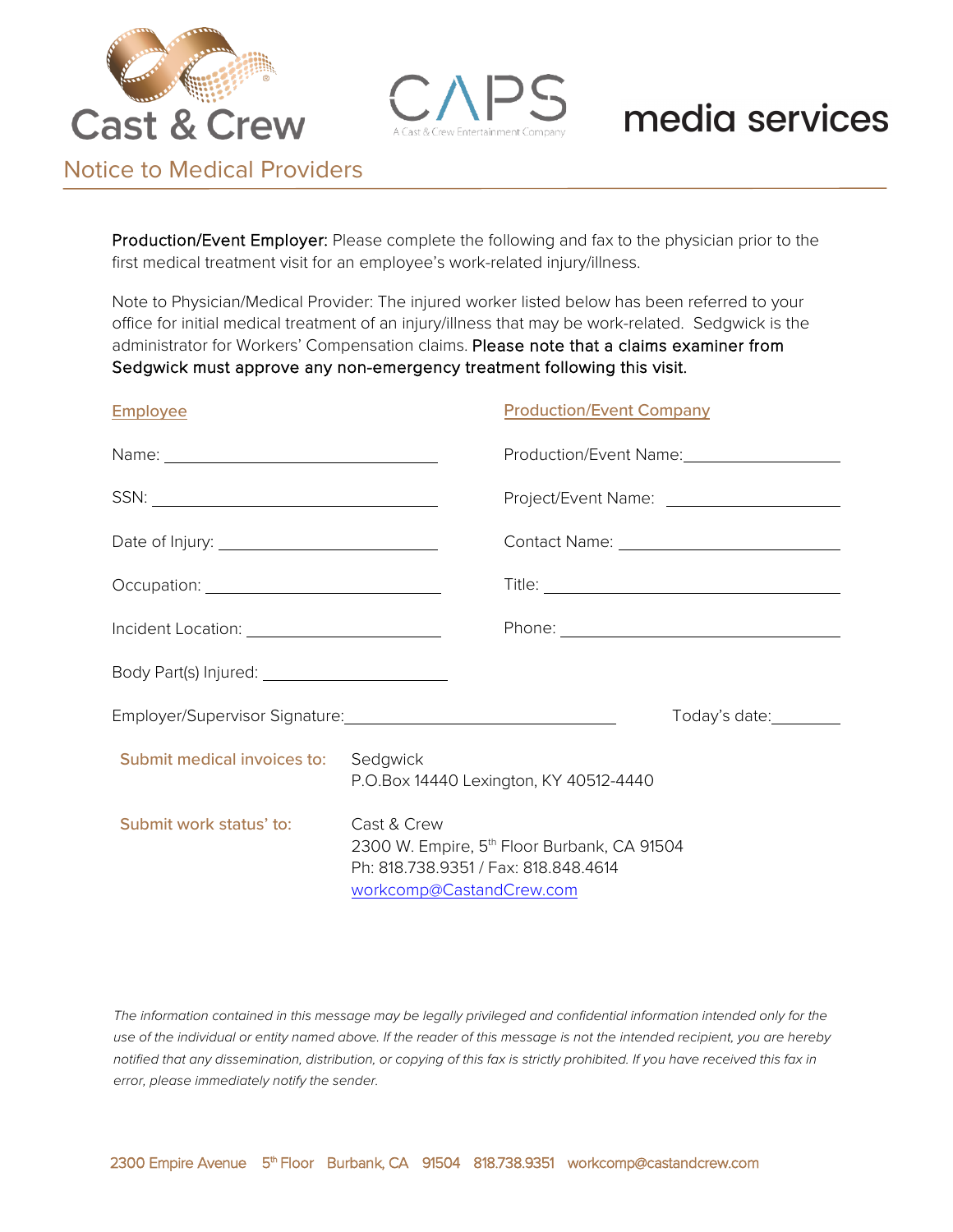



### Return to Work Report

| to 818,848,4614                                     |                                                                    |                                 |                                |                      | Must be completed immediately after any doctor evaluation and/or visit, sent with employee and same day emailed to workcomp@castandcrew.com or faxed |  |
|-----------------------------------------------------|--------------------------------------------------------------------|---------------------------------|--------------------------------|----------------------|------------------------------------------------------------------------------------------------------------------------------------------------------|--|
| Name of Clinic:                                     |                                                                    | Clinic Address:                 |                                | Clinic Phone Number: |                                                                                                                                                      |  |
| Employee Name:                                      |                                                                    | Employee Date of Birth:         |                                | Date of Injury:      |                                                                                                                                                      |  |
|                                                     |                                                                    |                                 |                                |                      |                                                                                                                                                      |  |
|                                                     |                                                                    |                                 |                                |                      |                                                                                                                                                      |  |
|                                                     |                                                                    |                                 |                                |                      |                                                                                                                                                      |  |
|                                                     | Can employee return to work?                                       | $\Box$ Yes                      | $\Box$ No                      |                      |                                                                                                                                                      |  |
|                                                     | If Yes: Return to work date: _____________                         |                                 |                                |                      |                                                                                                                                                      |  |
|                                                     | If No: Anticipated return to work date: ______________             |                                 |                                |                      |                                                                                                                                                      |  |
| Restrictions:                                       |                                                                    |                                 |                                |                      |                                                                                                                                                      |  |
|                                                     | $\Box$ Full duty without restrictions                              |                                 |                                |                      |                                                                                                                                                      |  |
|                                                     | Modified work (select all applicable below)                        |                                 |                                |                      |                                                                                                                                                      |  |
|                                                     | $\Box$ Lift                                                        | $\sqrt{\phantom{a}}$ Not At All | $\Box$ 5-10 lbs                | $\Box$ 15-25 lbs     | 30-50 lbs                                                                                                                                            |  |
|                                                     | $\Box$ Carry                                                       | $\Box$ Not At All               | $\Box$ 5-10 lbs                | $\Box$ 15-25 lbs     | $\Box$ 30-50 lbs                                                                                                                                     |  |
|                                                     | $\Box$ Push/Pull                                                   | $\Box$ Not At All               | $\Box$ 5-10 lbs                | $\Box$ 15-25 lbs     | $\Box$ 30-50 lbs                                                                                                                                     |  |
|                                                     | $\Box$ Bend                                                        | $\Box$ Not At All               | □ Up to <u></u> hours/day      |                      |                                                                                                                                                      |  |
|                                                     | $\Box$ Kneel                                                       | $\Box$ Not At All               | $\Box$ Up to $\_\_\$ hours/day |                      |                                                                                                                                                      |  |
|                                                     | $\Box$ Reach                                                       | $\Box$ Not At All               | $\Box$ Up to $\_\_\$ hours/day |                      |                                                                                                                                                      |  |
|                                                     | Twist                                                              | $\Box$ Not At All               | $\Box$ Up to $\_\_\$ hours/day |                      |                                                                                                                                                      |  |
|                                                     | $\Box$ Grasp                                                       | $\Box$ Not At All               | Up to ___ hours/day            |                      |                                                                                                                                                      |  |
|                                                     | Stand/Walk                                                         | $\Box$ Not At All               | $\Box$ Up to                   | hours/day            |                                                                                                                                                      |  |
|                                                     | $\exists$ Sit                                                      | $\Box$ Not At All               | Sedentary Work Only            |                      |                                                                                                                                                      |  |
| Restrictions Affect:                                |                                                                    | $\Box$ Left Extremity           | $\Box$ Right Extremity         |                      | $\Box$ Both Extremities                                                                                                                              |  |
| Must use DME: □ None<br>(Durable Medical Equipment) |                                                                    | $\Box$ Crutches                 | $\Box$ Splint                  | □ Back Brace         | Other________                                                                                                                                        |  |
|                                                     | Laceration - Must keep wound clean and dry. Change dressing daily. |                                 |                                |                      |                                                                                                                                                      |  |
|                                                     |                                                                    |                                 |                                |                      |                                                                                                                                                      |  |
| Physician comments:                                 |                                                                    |                                 |                                |                      |                                                                                                                                                      |  |
|                                                     | (Date/Time)                                                        |                                 | (Physician Name) (Specialty)   |                      |                                                                                                                                                      |  |
|                                                     |                                                                    |                                 |                                |                      |                                                                                                                                                      |  |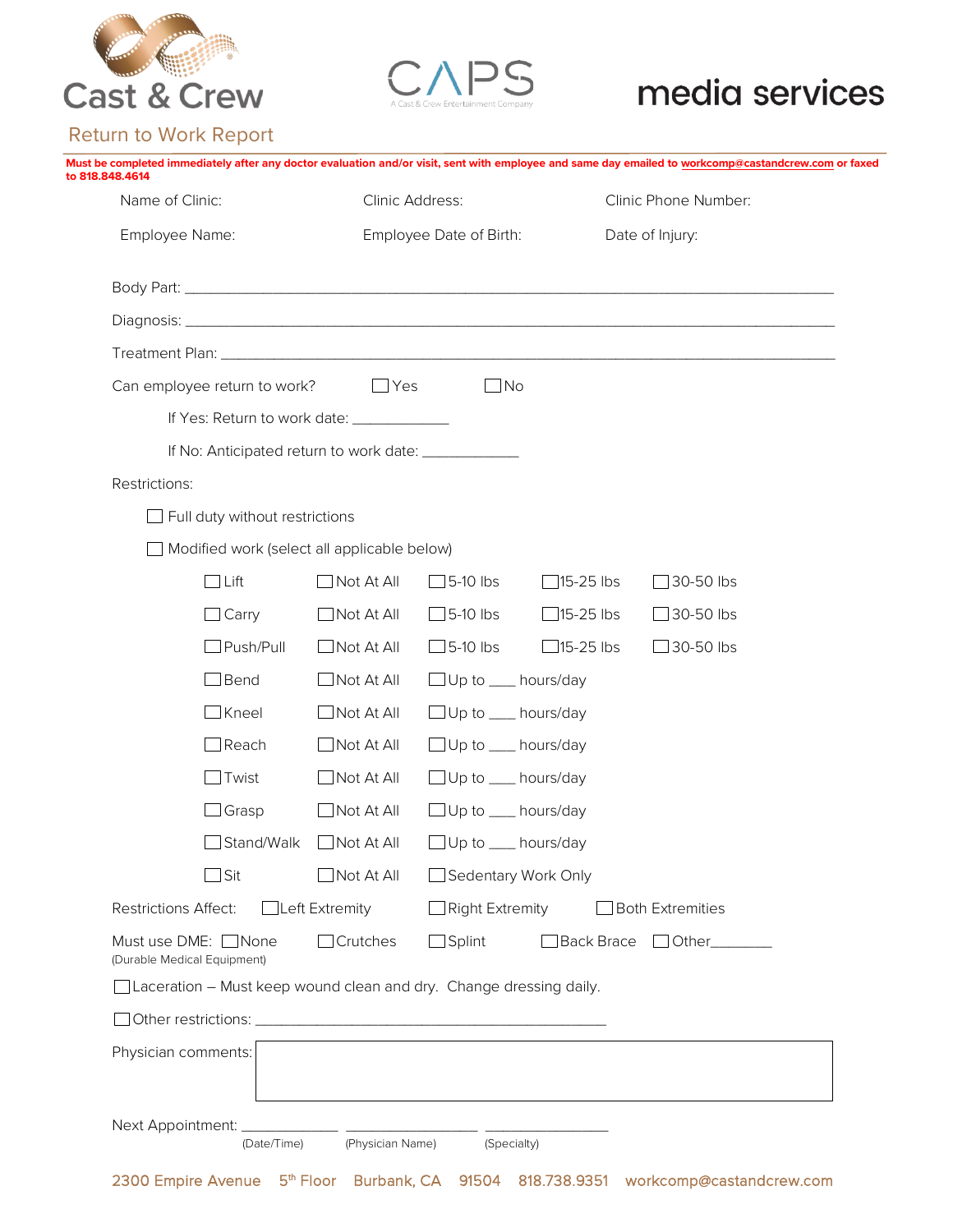



## **Medical Provider Billing Instructions**

*Injured Employee: Please provide this sheet to all medical providers providing treatment for your injury.*

#### **\*Important Instructions to Medical Providers\***

- 1. The injured worker has been referred to your office for medical treatment of an injury/illness that may be work-related. Sedgwick is the workers' compensation third party administrator (TPA) for Cast & Crew Entertainment. Please note that a Claims Examiner from Sedgwick must approve any non-emergency treatment following this initial visit. Payment for work-related medical services is **NOT** the patient's responsibility, so please **DO NOT SEND BILLS TO THE INJURED EMPLOYEE.**
- 2. For medical services requiring authorization or additional claims information questions please contact the appropriate Sedgwick office. A full list by State is on the back side of this sheet.
- 3. For payment, medical reports must be attached to the medical invoices for consideration of payment. Medical invoices need to be submitted on a HCFA 1500 or UB92 with valid diagnosis and CPT codes.
- 4. Please provide a Date of Injury, SSN, and DOB of the injured employee on the medical invoice.
- 5. Please submit all itemized medical invoices via mail, email, or fax to:

Sedgwick PO BOX 14442 Lexington, KY 40512-4442 Email: [candcintakedoc@sedgwickcms.com](mailto:candcintakedoc@sedgwickcms.com) (max size 30MB) Fax: (833) 875-6679 (this fax number can also be used for Utilization Review requests)

6. Submit work status' (return to work full duty, modified duty, restrictions, etc.) to:

Cast & Crew 2300 W. Empire, 5<sup>th</sup> Floor, Burbank, CA 91504 Phone: (818) 738-9351 | Fax: (818) 848-4614 Email: [workcomp@CastandCrew.com](mailto:workcomp@CastandCrew.com)

7. Lastly, we value our relationship with medical providers and appreciate the quality medical services provided. We strive to provide timely payment reimbursement for medical services, so please adhere to the instructions above so there are no delays in payment. For payment status inquiries contact EK Health Provider Inquires at (888) 507-0616 or email [ProviderInquiry@ekhealth.com](mailto:ProviderInquiry@ekhealth.com)